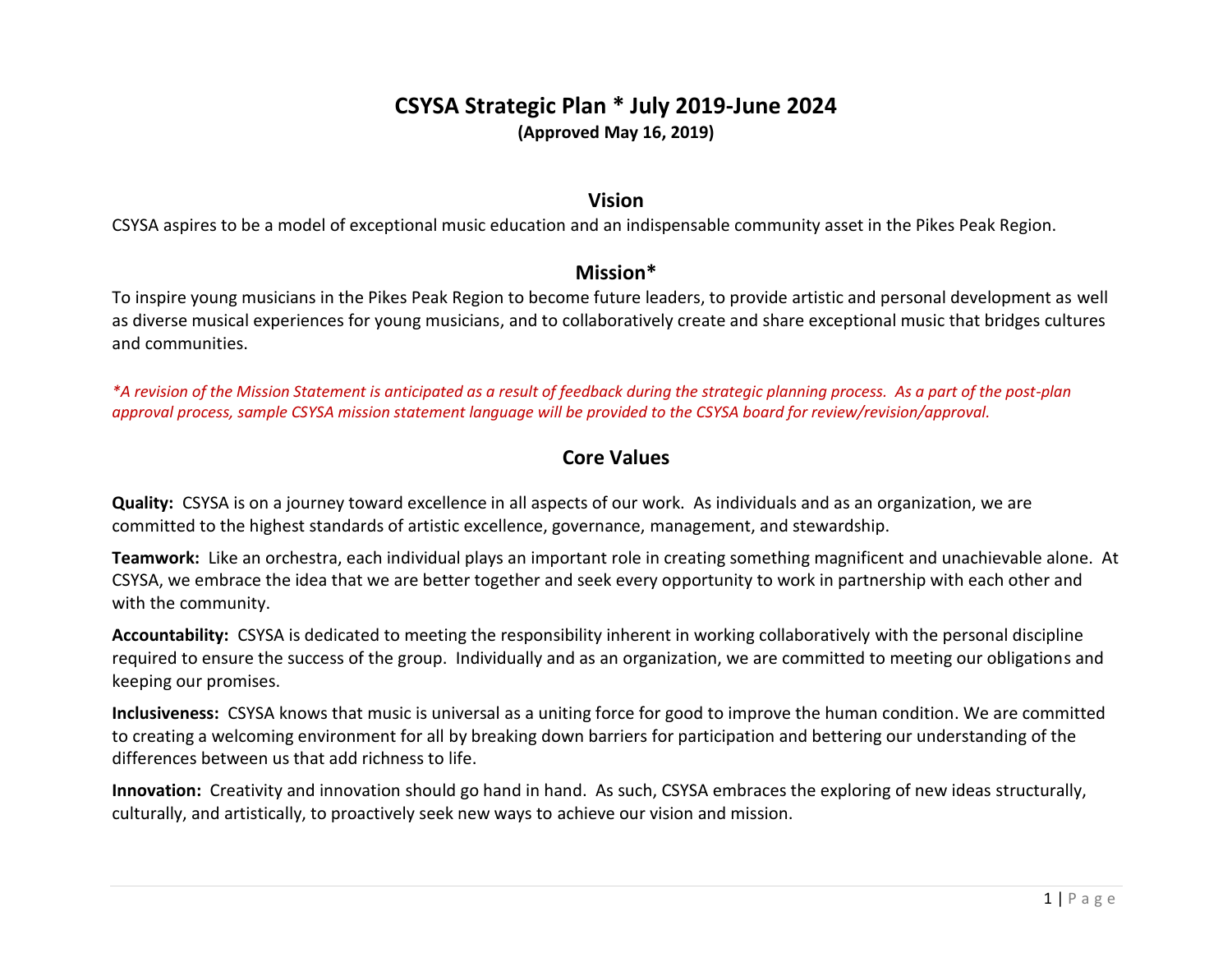# **Guiding Principles**

CSYSA is dedicated to creating and maintaining an organizational culture dedicated to exceptional programming, artistic quality, fiscal responsibility, professional management, and thoughtful governance.

- CSYSA believes that participation in music education is key to the development of successful individuals committed to personal excellence and the creation of flourishing communities.
- CSYSA believes music education that nurtures excellence requires personal and organizational accountability to musical, educational, and performance best practices.
- CSYSA believes that access to a variety of musical styles, opportunities and experiences inspires musical and personal innovation.
- CSYSA believes that music, like life, is a collaborative process.
- CSYSA believes in and strives for music without boundaries, available to all regardless of personal differences or life circumstances.
- CSYSA believes that communities thrive that value and support music and the arts.

# **Core Strategies, Goals & Objectives (July 2019-June 2024)**

#### **GOAL 1: ENGAGE WITH THE COMMUNITY**

Solidify CSYSA's role and reputation as a premier youth music organization and collaborative partner in the Pikes Peak Region's arts community through active participation in and public support for community partners and partnerships, strengthened internal and external communications and branding, and proactive and ongoing relationship building.

## **Objectives**

- 1-1: Increase participation in community arts partnerships
- 1-2: Increase representation of CSYSA at community arts activities and performances
- 1-3: Engage with community music/performance organization leadership 2-3 times per year
- 1-4: Draft and Implement an Annual Marketing/Communications Plan
- 1-5: Convene a Marketing/Outreach Committee of board and community members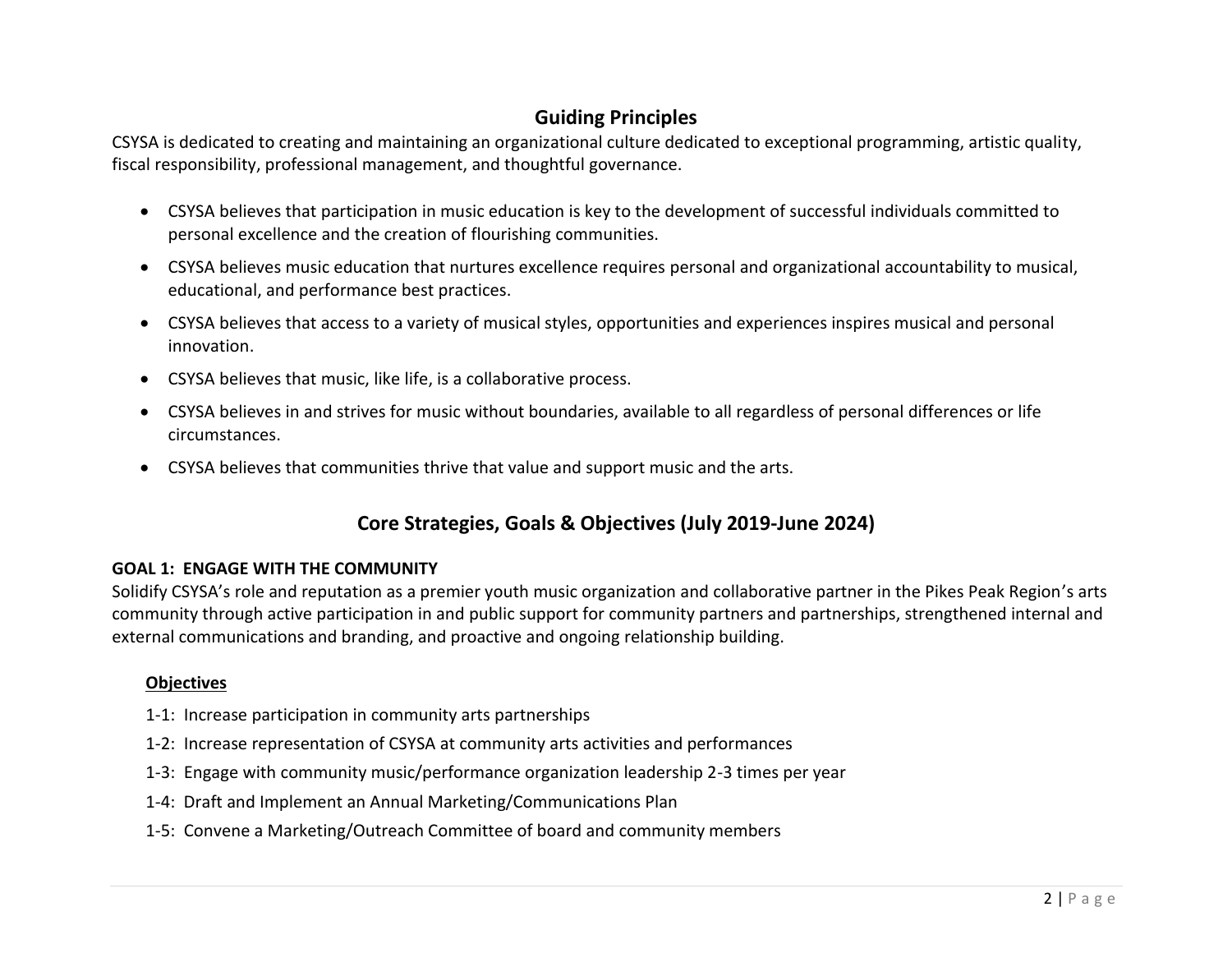#### **GOAL 2: INCREASE AND BROADEN PARTICIPATION**

Develop a recruitment and retention pipeline of CSYSA members through increased Mozart Strings and school-based programming, expanded audition opportunities, partnerships with private music instructors, increased scholarship/financial assistance programs, and increased retention efforts.

#### **Objectives**

- 2-1: Expand Mozart Strings programming
- 2-2: Increase school-based programs and experiences
- 2-3: Engage private music instructors in CSYSA recruitment and programming
- 2-4: Evaluate and revise the CSYSA scholarship/support program
- 2-5: Expand audition sites
- 2-6: Engage home school families
- 2-7: Analyze and improve current retention strategies
- 2-8: Engage in organization-wide training in diversity/equity/inclusion

#### **GOAL 3: ENRICH THE MEMBER EXPERIENCE**

Diversify the member experience to include opportunities for advanced music education, exposure to a variety of musical styles, expanded collaboration with professional musicians, and a variety of performance venues and opportunities at home and abroad.

## **Objectives**

- 3-1: Expand musical options by type (blue grass, jazz, other)
- 3-2: Increase music education opportunities for members (theory, composition, other)
- 3-3: Increase member/professional musician interaction opportunities
- 3-4: Increase type and location of optional performance opportunities

## **GOAL 4: LEVERAGE THE ROLE OF PARENTS**

Engage parents/families in the success of their musician and CSYSA through training, effective use of parent leaders/Parent Council, expanded volunteer opportunities, ongoing communication, and creation of Ensemble-based parent "communities".

## **Objectives**

4-1: Review/revise the role and structure of the Parent Council